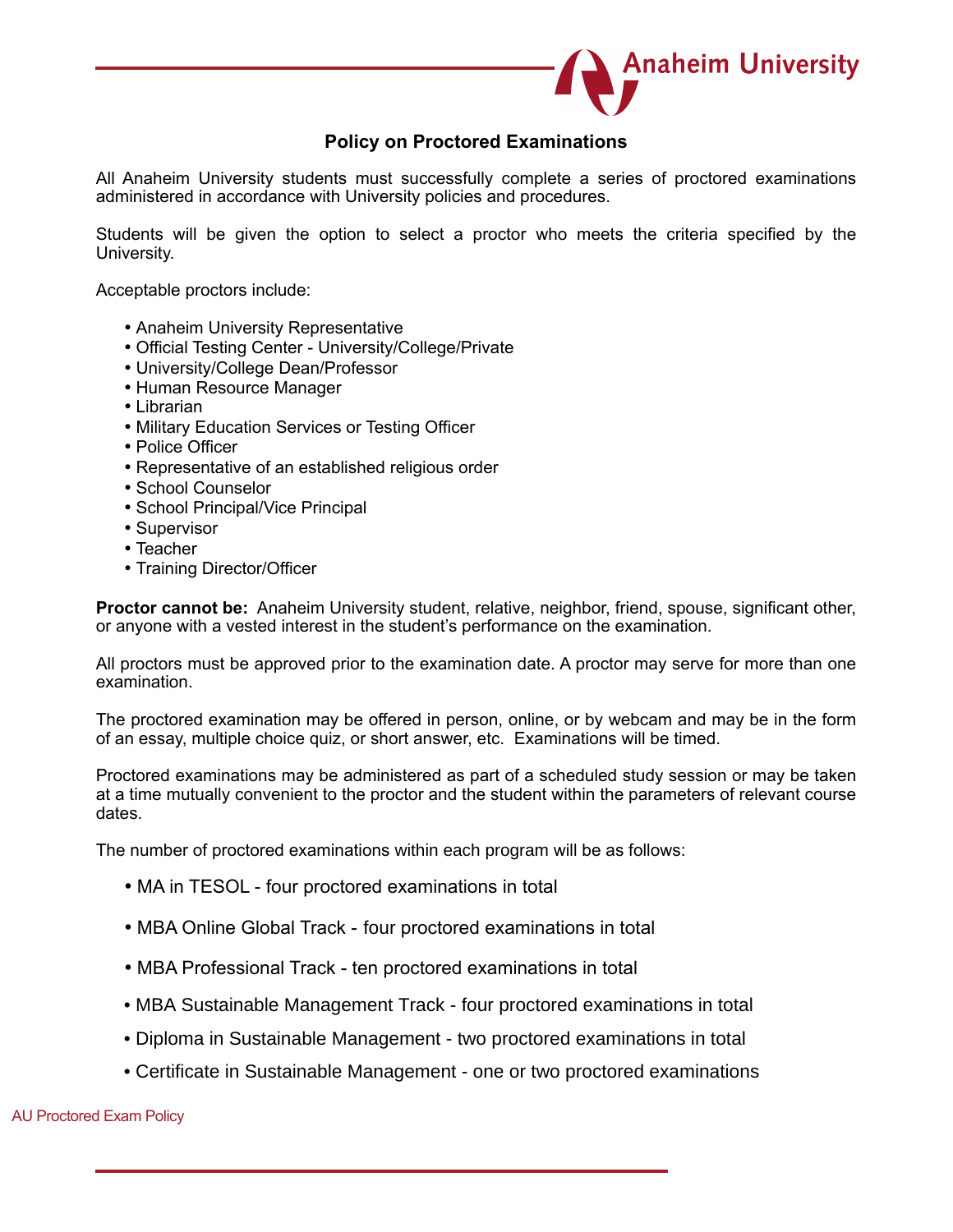Proctor Approval and Examination Procedure

Students must select a qualified proctor and provide contact information to Anaheim University.

Anaheim University Student Services will provide the proctor with a copy of the Anaheim University Policies on Proctored Examinations, and details of the proctor's responsibilities.

 The student completes Section A of the Proctor Approval Form and provides a copy to the proctor, who completes Section B of the Proctor Approval Form.

The student or proctor returns the completed form to Anaheim University by email, mail, or fax. The University will contact the proctor if further information or verification of credentials is required.

The completed Proctor Approval Form will be kept in the student's file.

The University will send details of the test administration to the proctor either by e-mail, fax, or mail.

#### **Responsibilities of Student**

- Identify a suitable proctor.
- Ensure a completed Proctor Approval Form is submitted to Student Services.
- Arrange with the proctor a mutually agreeable date, time, and location for the examination within University and course guidelines.
- Provide proctor with authentic picture ID to verify identification.
- Refrain from discussing the contents of the examination with anyone while taking the exam or afterwards.
- Make no copies of the examination at any time, e.g., by photocopying, printing, or emailing.
- Before the test is administered, provide proctor with reimbursement for proctoring services if requested.

#### **Responsibilities of Proctor**

- Verify student's photo ID to ensure identity of exam-taker.
- Provide an appropriate, quiet place for the student to take the exam.
- For online examinations, provide use of computer with Internet access or supervise use of student's own computer.
- Keep the exam and exam password secure.
- Ensure the student does not consult any unauthorized resources or people while taking the examination.
- Ensure the student does not make any copies of the exam, e.g., by photocopying, printing, or emailing.
- Ensure student does not exceed specified time limit of examination.
- If applicable, before the test is administered, request any reimbursement for proctoring services.
- If the proctor suspects at any time that the policies and procedures are not being followed, the proctor should contact Anaheim University.